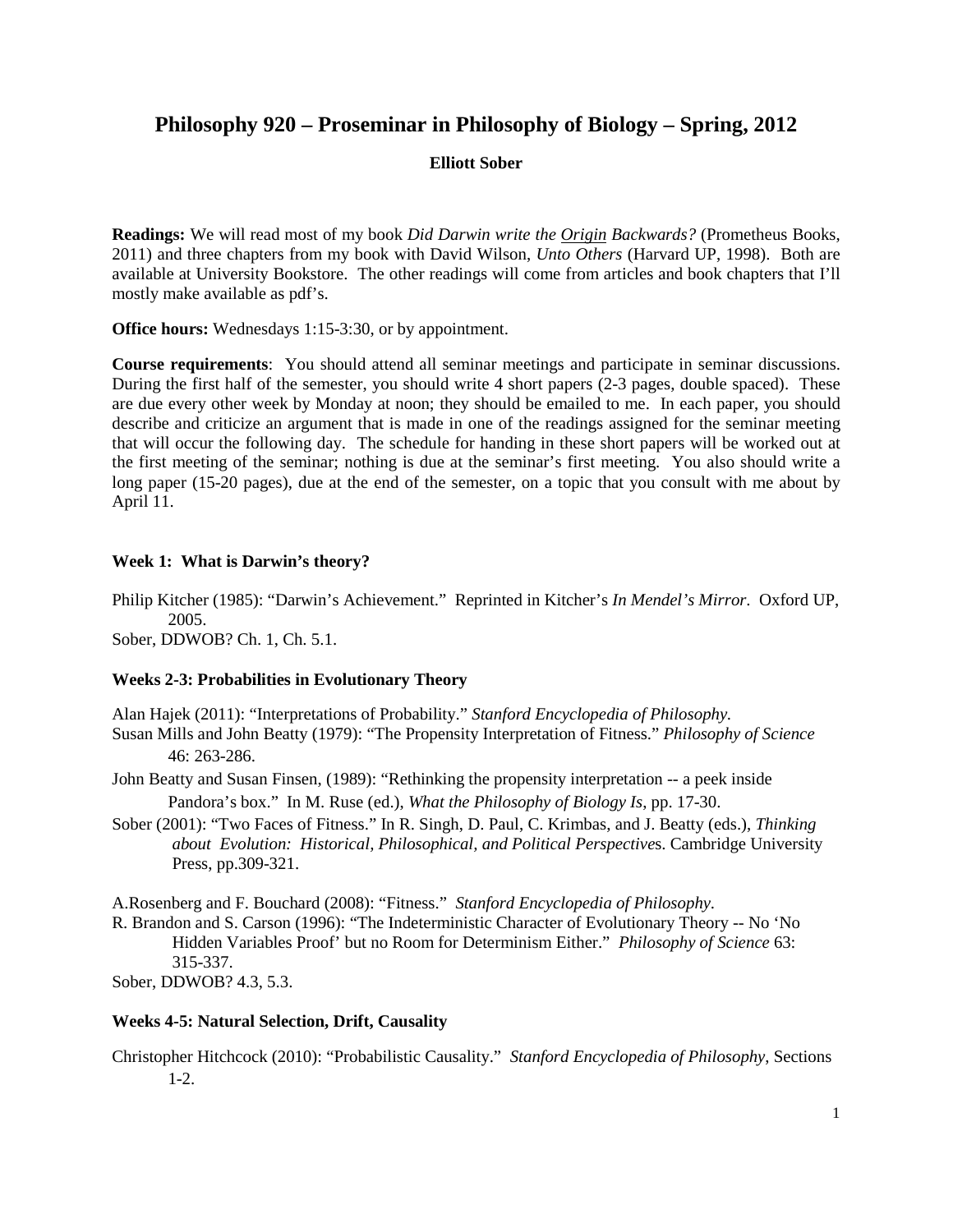- M. J. S. Hodge (1987): "Natural Selection as a Causal, Empirical, and Probabilistic Theory," in *The Probabilistic Revolution*, L. Kruger, G. Gigerenzer, and M. Morgan (eds.), MIT Press, vol. 2, pp. 233-70.
- Denis Walsh (2000): "Chasing Shadows Natural Selection and Adaptation*." Studies in the History and Philosophy of Biology and the Biomedical Sciences* 31: 135-153.
- Christopher Stephens (2004): "Selection, Drift, and the 'Forces' of Evolution." *Philosophy of Science* 71: 550-570.
- Larry Shapiro and Elliott Sober (2007): "Epiphenomenalism the Do's and the Don'ts." In G. Wolters and P. Machamer (eds), *Studies in Causality: Historical and Contemporary.* University of Pittsburgh Press, pp. 235-264.
- Roberta Millstein (2002): "Are Random Drift and Natural Selection Conceptually Distinct?" *Biology and Philosophy* 171: 33-53.
- Ken Reisman and Patrick Forber (2005): "Manipulation and the Causes of Evolution." *Philosophy of Science* 72: 1115-1125.

### **Weeks 6-7: Are There Laws of Evolution?**

- John Beatty (1995): "The Evolutionary Contingency Thesis." In G. Wolters and J. Lennox (eds.), *Concepts, Theories, and Rationality in the Biological Sciences*, U of Pittsburgh Press, 45-81.
- Elliott Sober (1997): "Two Outbreaks of Lawlessness in Recent Philosophy of Biology."  *Philosophy of Science* 64: S458-S467.
- Sandra Mitchell (1996): "Pragmatic Laws" *Philosophy of Science* 64: S468-S479
- Kenneth Waters (1998): "Causal Regularities in the Biological World of Contingent Distributions". *Biology and Philosophy* 13: 5-36
- Jim Woodward (2001): "Law and Explanation in Biology: Invariance is the kind of Stability that Matters" *Philosophy of Science* 68: 1-20.
- Sober (2011): "*A Priori* Causal Models of Natural Selection*.*" *Australasian Journal of Philosophy* 89: 1-19, with a reply by Marc Lange and Alexander Rosenberg.

### **Week 8: What does Selection Explain?**

Sober (1984): *Nature of Selection*, pp.147-155.

- Karen Neander (1988): "What does Natural Selection Explain? Correction to Sober." *Philosophy of Science,* 55: 422-426.
- Patrick Forber (2005): "On the Explanatory Roles of Natural Selection." *Biology and Philosophy* 20: 329- 342.
- Casey Helgeson (2011): "Can Natural Selection Explain Why *You* Have *Those* Traits? Recalibrating the Debate."

#### **Week 9: Reductionism**

Jerry Fodor (1974): "Special Sciences," *Synthese* 28: 77-115.

- Hilary Putnam (1973): "Philosophy and our Mental Life." In *Mind, Language, and Reality*. Cambridge UP, pp. 291-303.
- Jackson and Pettit (1992): "In Defense of Explanatory Ecumenicism." *Economics and Philosophy* 8:1-21.